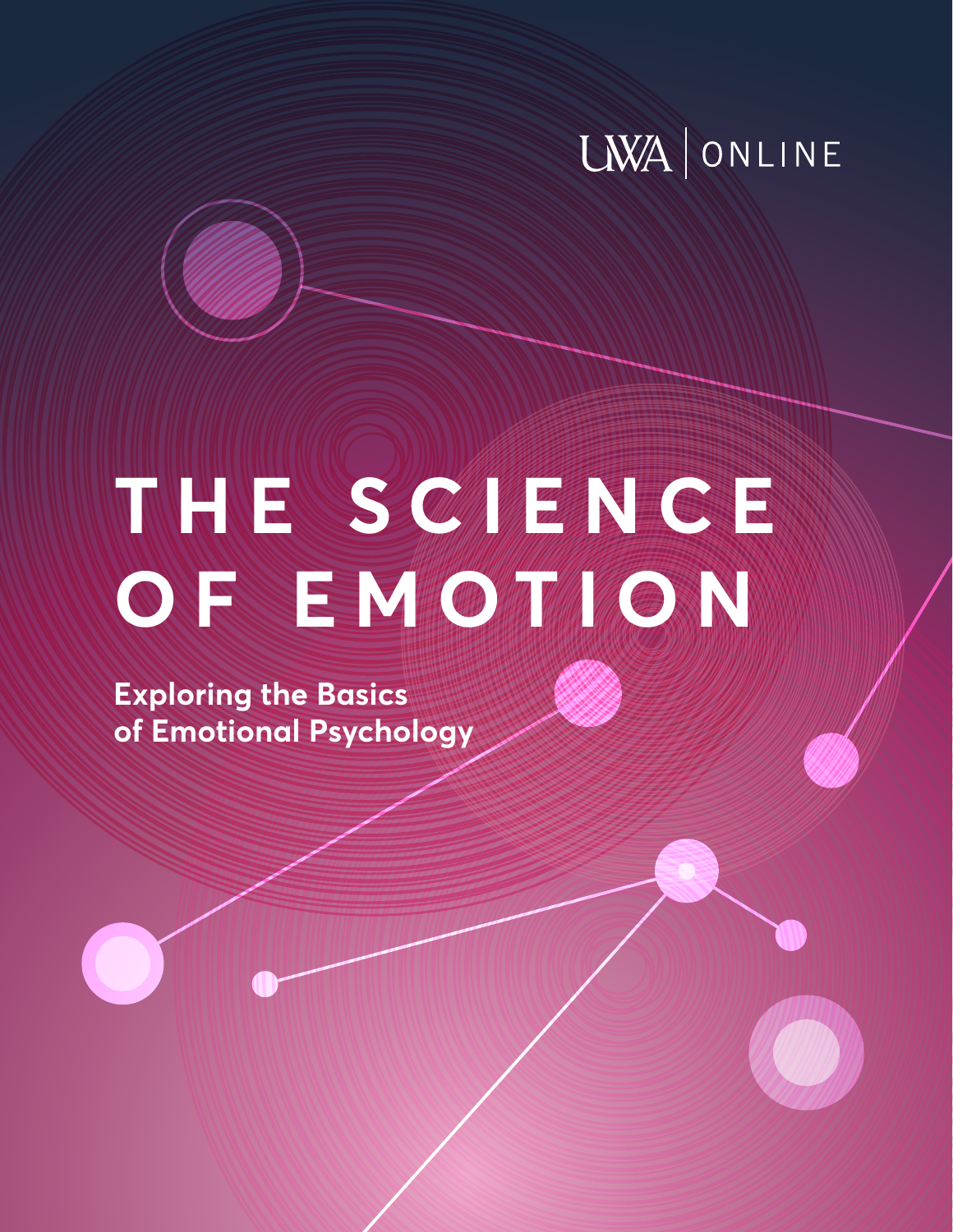# **I N T R O D U C T I O N**

How we interpret and respond to the world around us makes up who we are and contributes to our quality of life. The study of emotional psychology allows researchers to dive into what makes humans react as they do to certain stimuli and how those reactions affect us both physically and mentally. While the study of emotional psychology is vast and complex, researchers have discovered quite a bit about what constitutes our emotions and our behavioral and physical reactions to them.

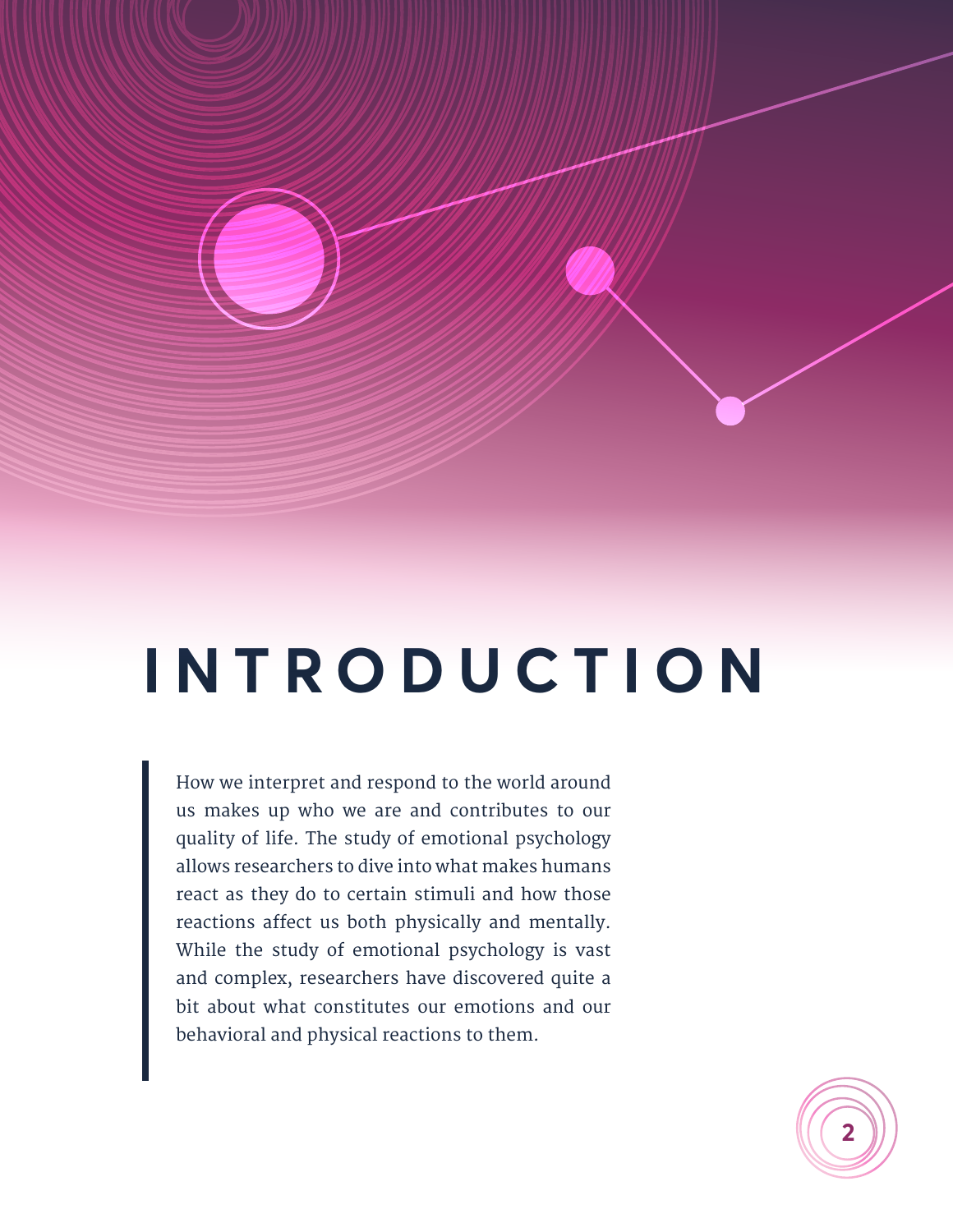# **TABLE OF CONTENTS**

| DEFINING EMOTIONS. 4                 |
|--------------------------------------|
| THE PROCESS OF EMOTION. 5            |
|                                      |
| EMOTIONS AND PSYCHOLOGY 8            |
|                                      |
| THEORIES OF EMOTION. 11              |
|                                      |
|                                      |
|                                      |
|                                      |
|                                      |
| ENEFITS OF UNDERSTANDING EMOTIONS 14 |

THE FUTURE OF EMOTIONAL PSYCHOLOGY . . 17

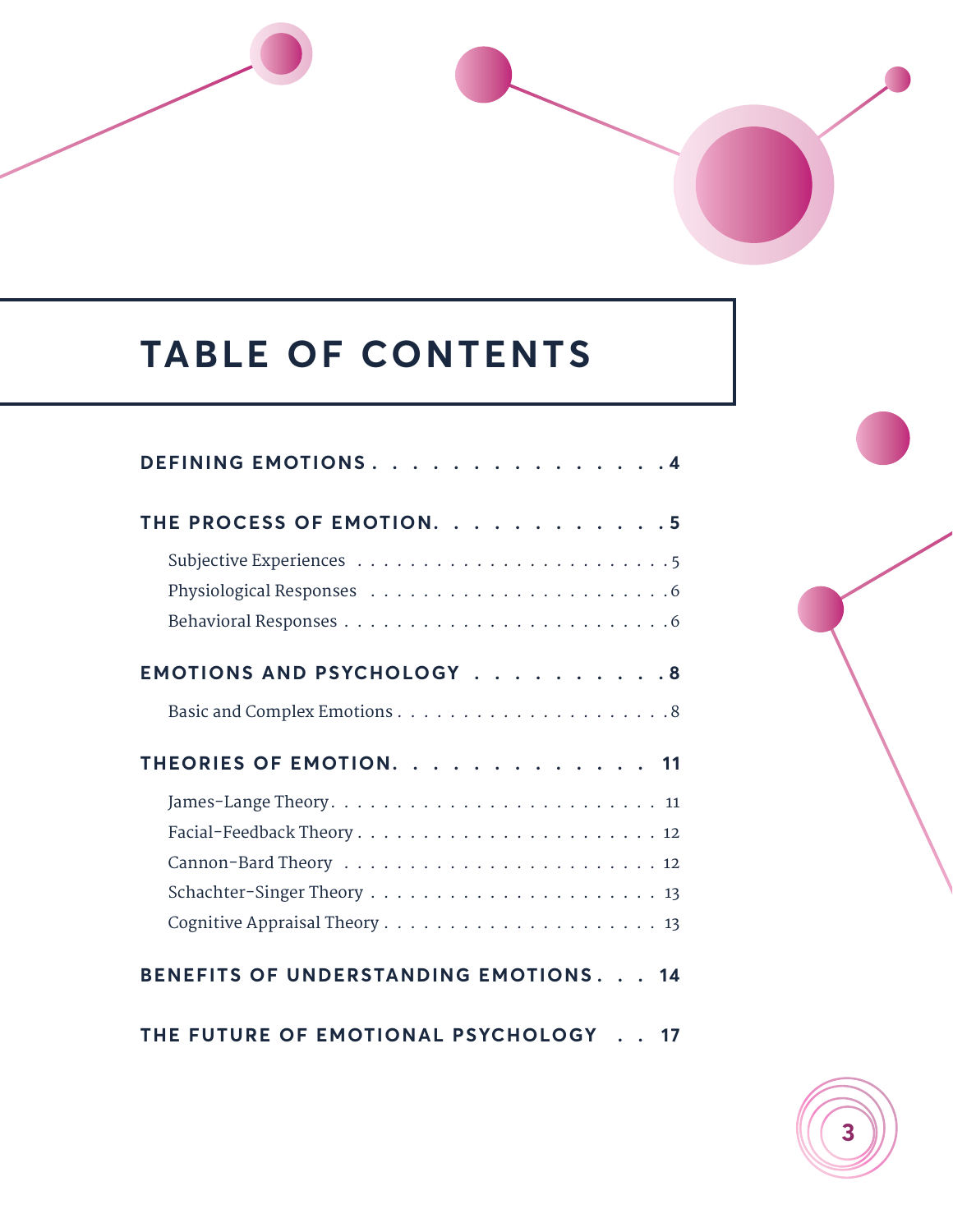## <span id="page-3-0"></span>**DEFINING EMOTIONS**

Emotions are often confused with feelings and moods, but the three terms are not interchangeable. According to the American Psychological Association (APA), emotion is [defined](https://dictionary.apa.org/emotion) as "a complex reaction pattern, involving experiential, behavioral and physiological elements." Emotions are how individuals deal with matters or situations they find personally significant. Emotional experiences have three components: a subjective experience, a physiological response and a behavioral or expressive response.

Feelings arise from an emotional experience. Because a person is conscious of the experience, this is classified in the same category as hunger or pain. A feeling is the result of an emotion and may be influenced by memories, beliefs and other factors.

A mood is [described](https://dictionary.apa.org/mood) by the APA as "any short-lived emotional state, usually of low intensity." Moods differ from emotions because they lack stimuli and have no clear starting point. For example, insults can trigger the emotion of anger while an angry mood may arise without apparent cause.

Defining emotions is a task that is not yet complete. Many researchers are still proposing theories about what makes up our emotions, and existing theories are constantly being challenged. Still, there's a good basis of knowledge to analyze when exploring the topic.

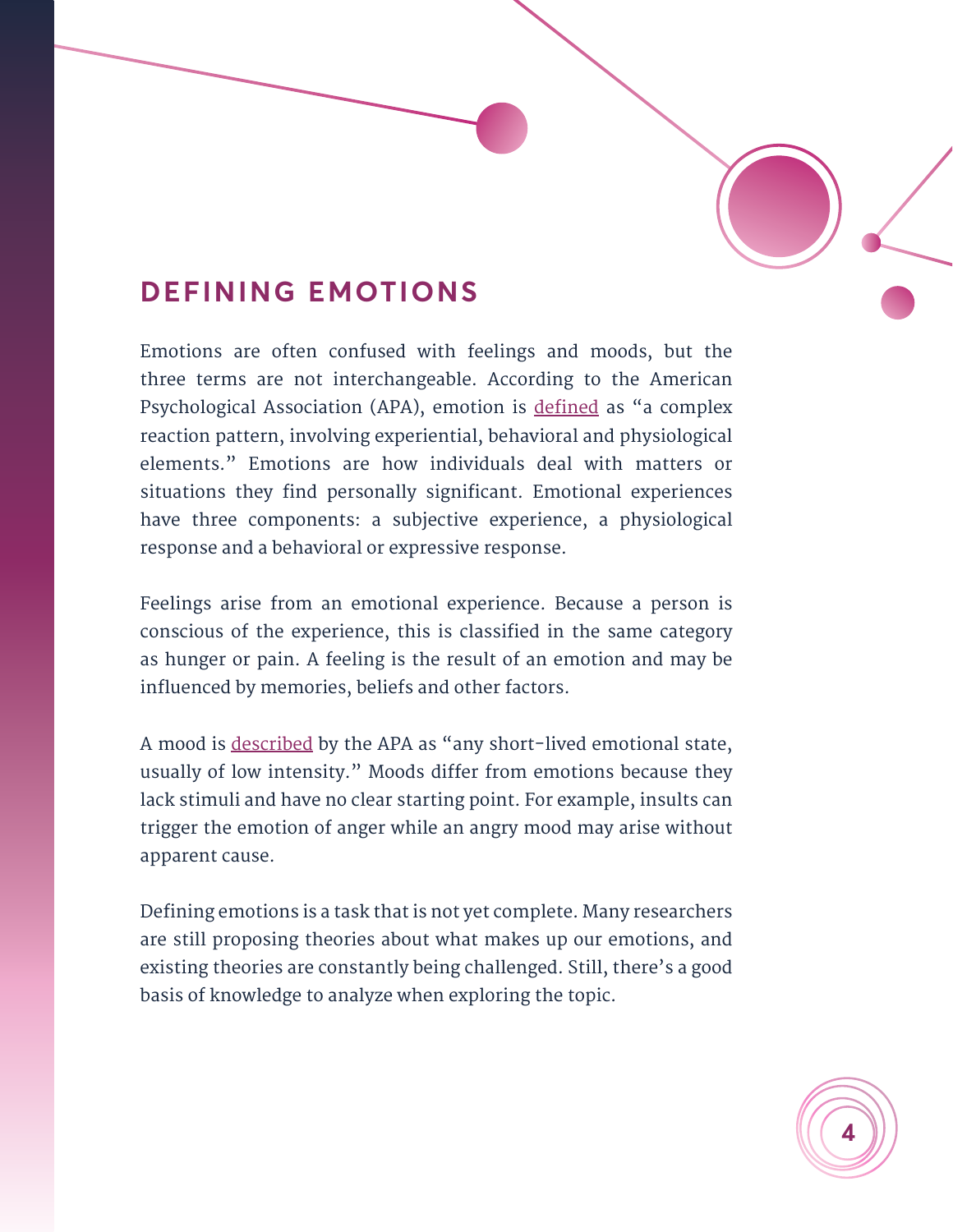# <span id="page-4-0"></span>**THE PROCESS OF EMOTION**

While there is debate about sequence, there is general agreement that emotions, as mentioned earlier, are made up of three parts: subjective experiences, physiological responses and behavioral responses. Let's look at each of these parts in more detail.

#### Subjective Experiences

All emotions begin with a subjective experience, also referred to as a stimulus, but what does that mean? While basic emotions are expressed by all individuals regardless of culture or upbringing, the experience that produces them can he highly subjective.

Subjective experiences can range from something as simple as seeing a color to something as major as losing a loved one or getting married. No matter how intense the experience is, it can provoke many emotions in a single individual and the emotions each individual feel may be different. For example, one person may feel anger and regret at the loss of a loved one while another may experience intense sadness.

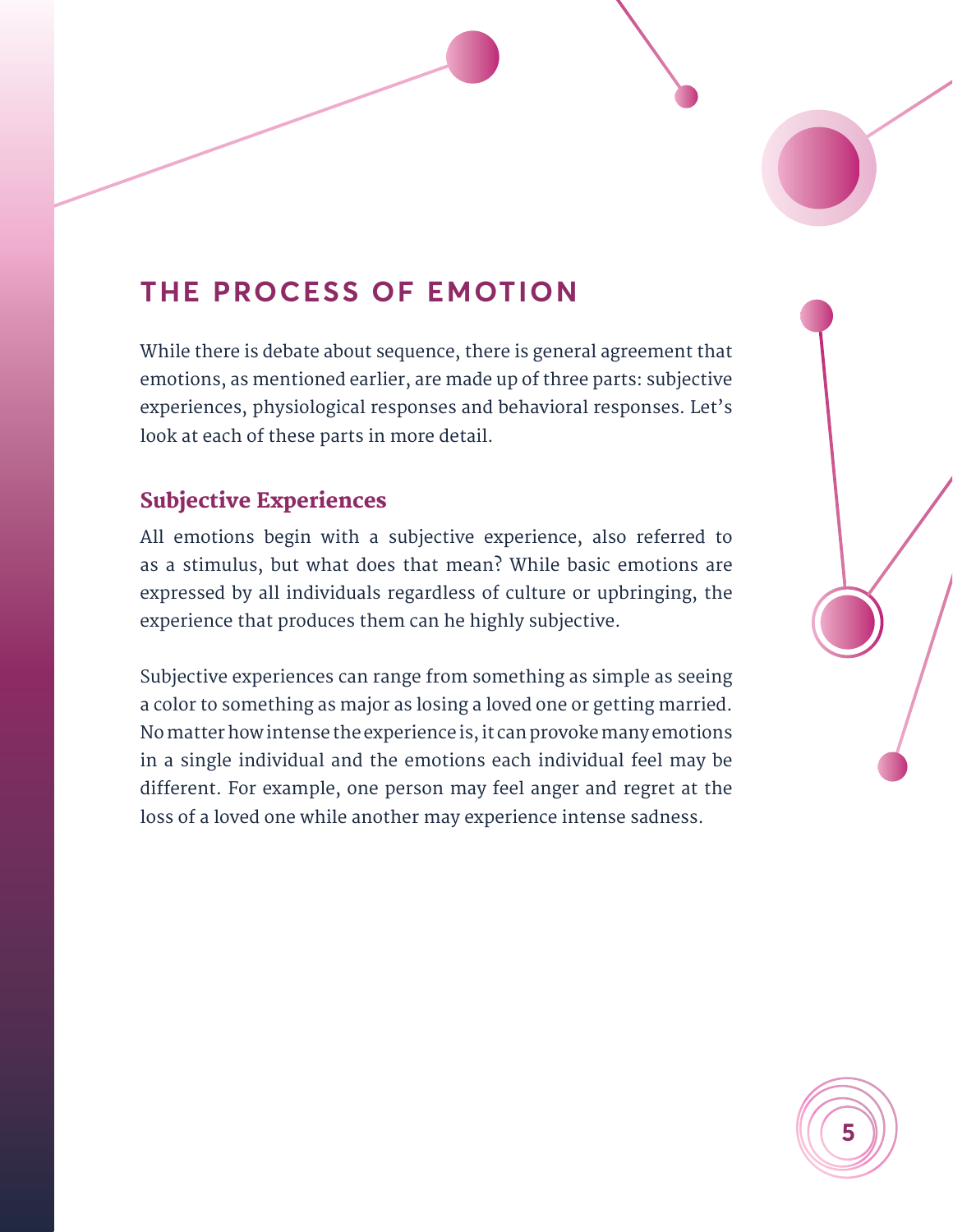#### <span id="page-5-0"></span>Physiological Responses

We all know how it feels to have our heart beat fast with fear. This physiological response is the result of the autonomic nervous system's reaction to the emotion we're experiencing. The autonomic nervous system controls our involuntary bodily responses and regulates our fight-or-flight response. According to many psychologists, our physiological responses are likely how emotion helped us evolve and survive as humans throughout history.

Interestingly, studies have shown autonomic [physiological responses](https://www.ncbi.nlm.nih.gov/books/NBK10829/) are strongest when a person's facial expressions most closely resemble the expression of the emotion they're experiencing. In other words, facial expressions play an important role in responding accordingly to an emotion in a physical sense.

#### Behavioral Responses

The behavioral response aspect of the emotional response is the actual expression of the emotion. Behavioral responses can include a smile, a grimace, a laugh or a sigh, along with many other reactions depending on societal norms and personality.

While plentiful research suggests that many facial expressions are universal, such as a frown to indicate sadness, sociocultural norms and individual upbringings play a role in our behavioral responses. For example, how love is expressed is different both from person to person and across cultures.

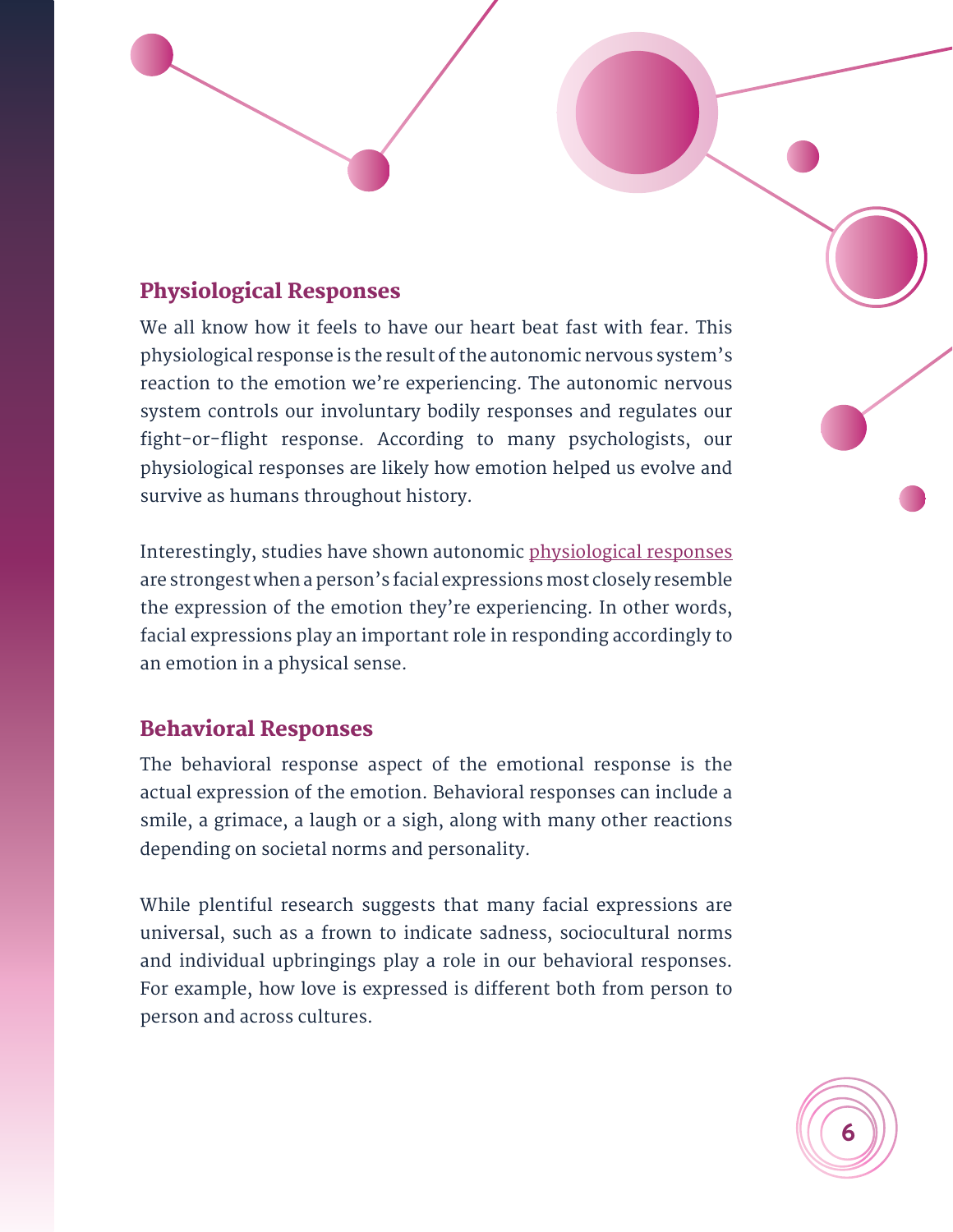Behavioral responses are important to signal to others how we're feeling, but research shows that they're also vital to individuals' well-being. A study in the *Journal of Abnormal Psychology* found that while watching negative and positive emotional films, suppression [of behavioral responses](https://psycnet.apa.org/doiLanding?doi=10.1037%2F0021-843X.106.1.95) to emotion had physical effects on the participants. The effects included elevated heart rates. This suggests that expressing behavioral responses to stimuli, both positive and negative, is better for your overall health than holding those responses inside. Thus, there are benefits of smiling, laughing and expressing negative emotions in a healthy way.

The physiological and behavioral responses associated with emotions illustrate that emotion is much more than a mental state. Emotion affects our whole demeanor and our health. Furthermore, our ability to understand others' behavioral responses plays a huge role in our emotional intelligence, which will be discussed in more detail later.

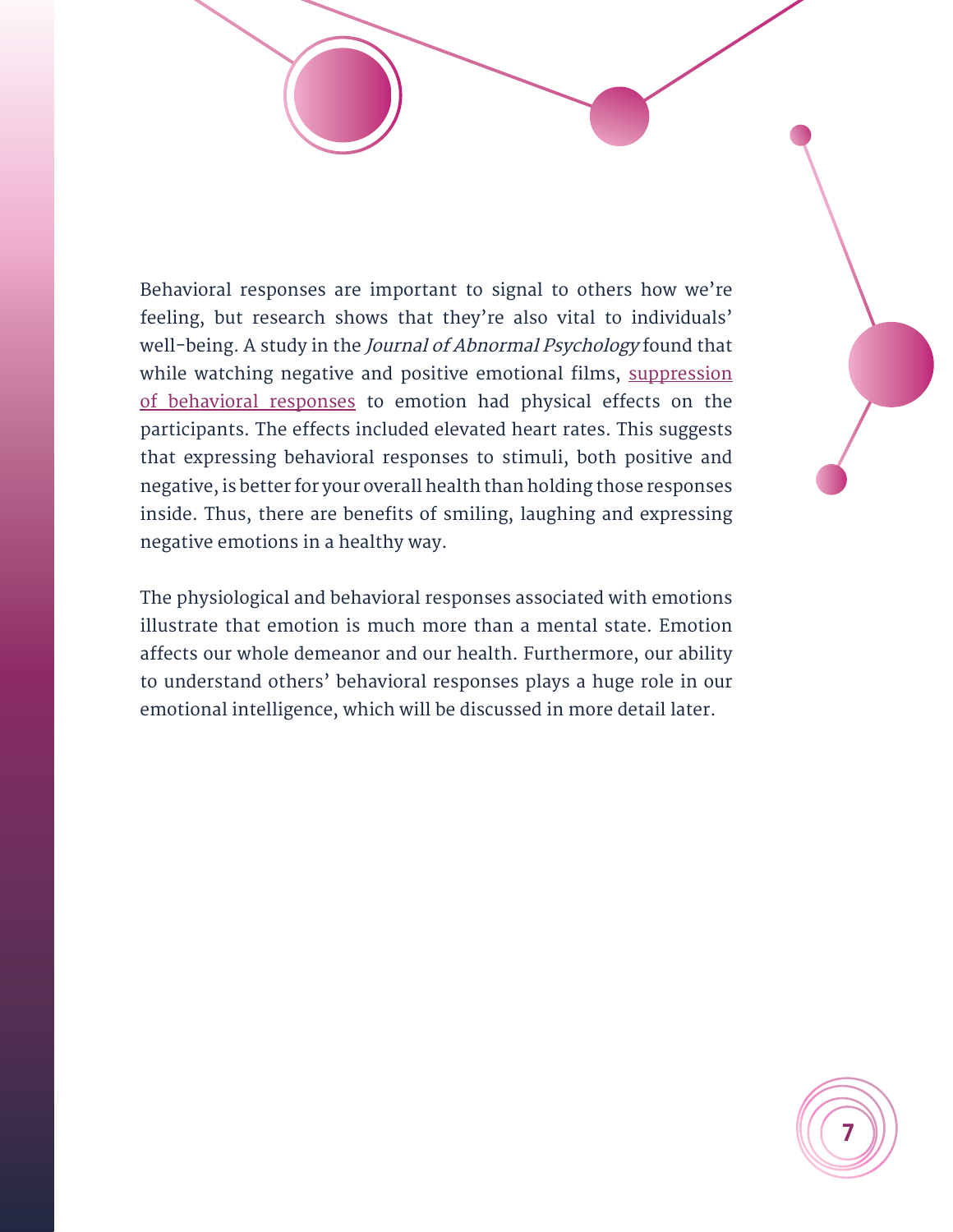# <span id="page-7-0"></span>**EMOTIONS AND PSYCHOLOGY**

Theories and hypotheses about emotions date back centuries. In fact, basic or primary emotions are referenced in the **[Book of Rights](https://www.researchgate.net/publication/267228910_What_are_emotions_in_Chinese_Confucianism)**, a firstcentury Chinese encyclopedia. Emotion is much harder to measure and properly define than many other human responses. Much of the study that has been done in emotional psychology is about basic emotions, our psychological and behavioral responses, and the role of emotional intelligence in our lives.

#### Basic and Complex Emotions

In emotional psychology, emotions are split into [two groups:](https://www.psychologytoday.com/us/blog/the-superhuman-mind/201806/basic-and-complex-emotions) basic and complex.

Basic emotions are associated with recognizable facial expressions and tend to happen automatically. Charles Darwin was the first to suggest that emotion-induced facial expressions are universal. This suggestion was a centerpiece idea to his theory of evolution, implying that emotions and their expressions were biological and adaptive. In fact, emotions have been observed in animals by researchers for several years, suggesting that they're pivotal to survival in other species as well. Basic emotions are likely to have played a role in our survival throughout human evolution, signaling to those around us to react accordingly.

Emotional psychologist Paul Ekman identified six basic emotions that could be interpreted through facial expressions. They included happiness, sadness, fear, anger, surprise and disgust. He expanded

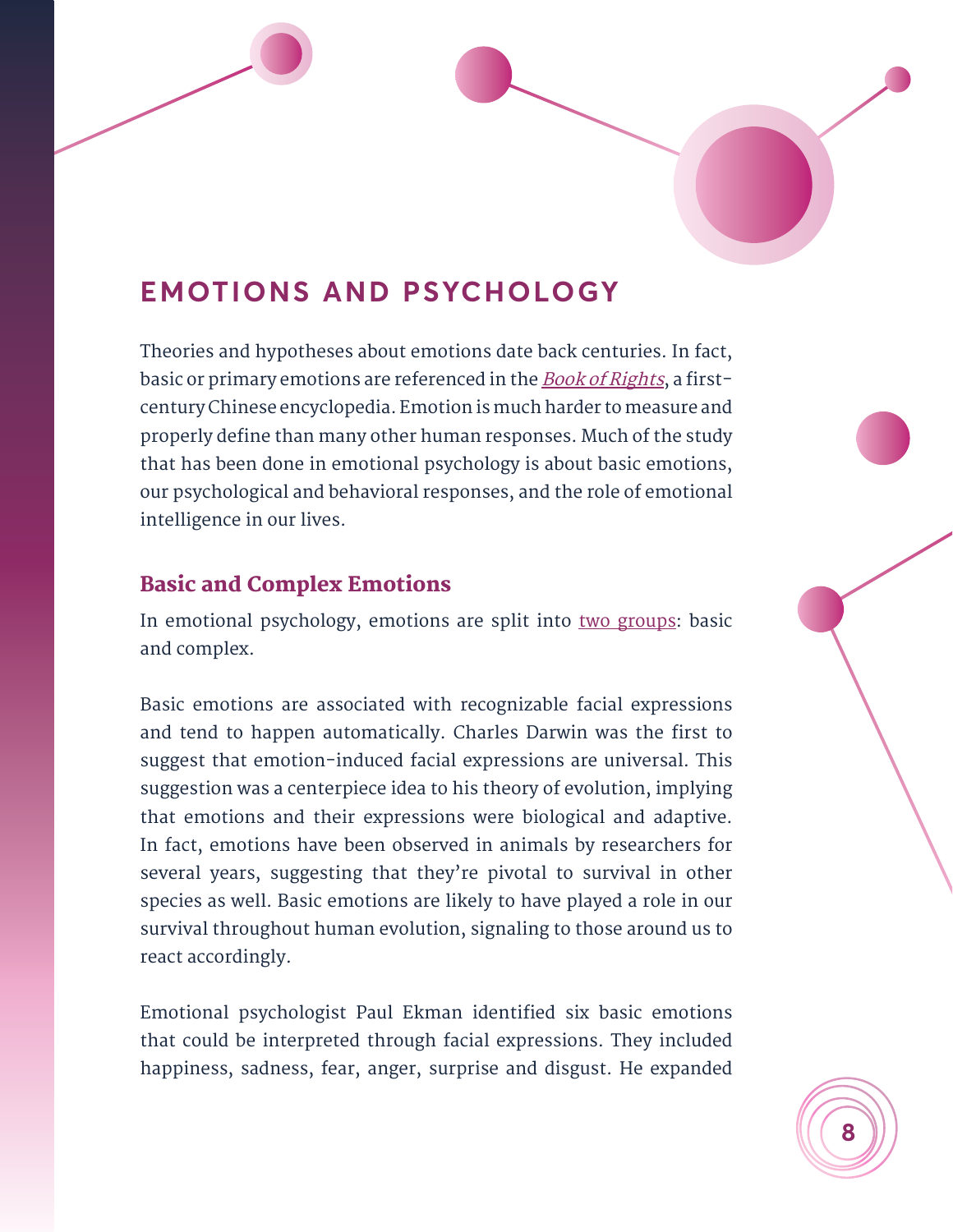the list in 1999 to also include embarrassment, excitement, contempt, shame, pride, satisfaction and amusement, though those additions have not been widely adapted.



Similarly, in the 1980s, psychologist Robert Plutchik identified eight basic emotions which he grouped into [pairs of opposites,](https://www.psychologytoday.com/us/blog/hide-and-seek/201601/what-are-basic-emotions) including joy and sadness, anger and fear, trust and disgust, and surprise and anticipation. This classification is known as a wheel of emotions and can be compared to a color wheel in that certain emotions mixed together can create new complex emotions.



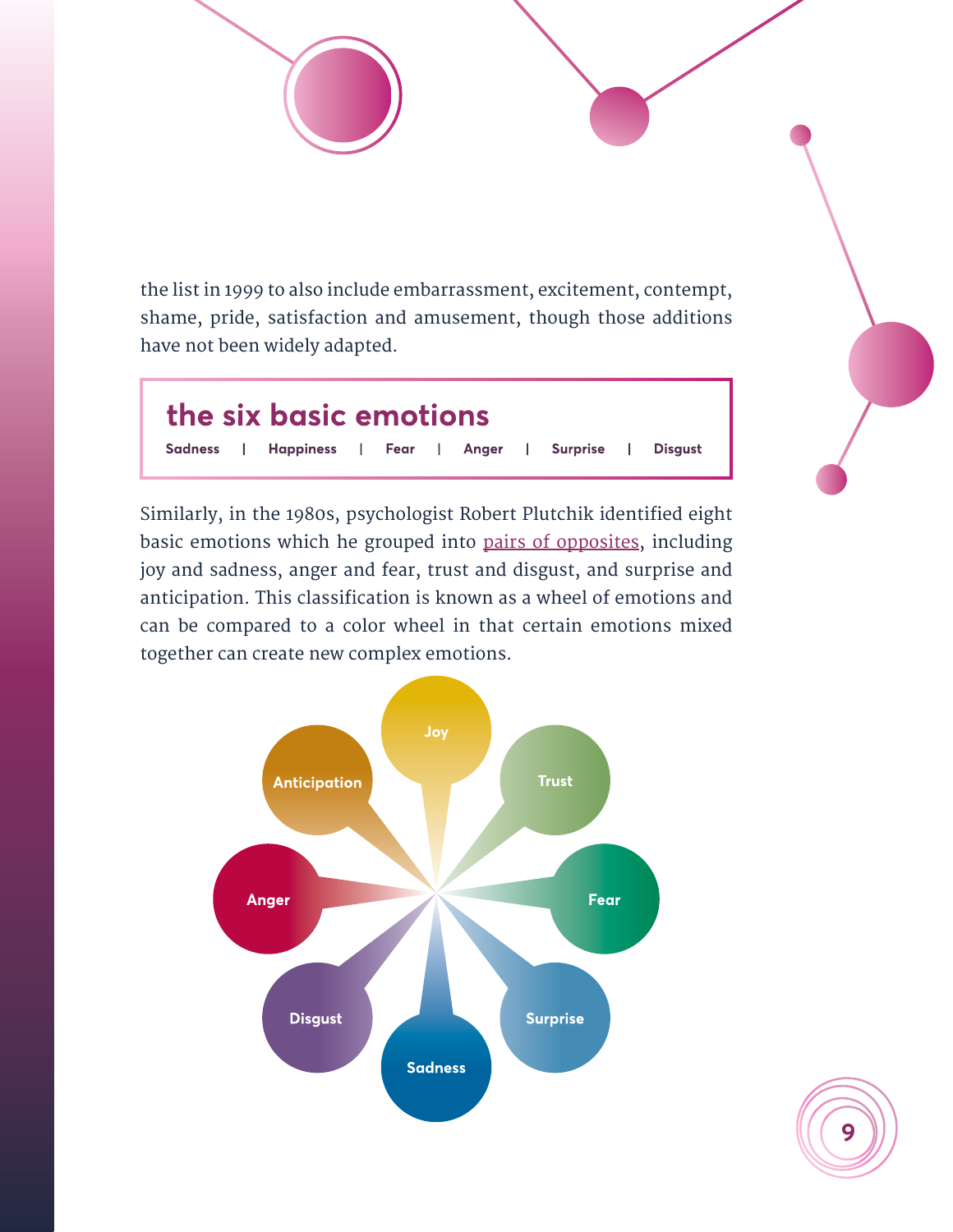More recently, a new study from the Institute of Neuroscience and Psychology at the University of Glasgow in 2014 found that instead of six, there [may only be four](https://www.theatlantic.com/health/archive/2014/02/new-research-says-there-are-only-four-emotions/283560/) easily recognizable basic emotions. The study discovered that anger and disgust shared similar facial expressions, as did surprise and fear. This suggests that the differences between those emotions are sociologically-based and not biologicallybased. Despite all the conflicting research and adaptations, most research acknowledge that there are a set of universal basic emotions with recognizable facial features.

Complex emotions have differing appearances and may not be as easily recognizable, such as grief, jealousy or regret. Complex emotions are [defined](https://dictionary.apa.org/complex-emotion) as "any emotion that is an aggregate of two or more others." The APA uses the example of hate being a fusion of fear, anger and disgust. Basic emotions, on the other hand, are unmixed and innate. Other complex emotions include love, embarrassment, envy, gratitude, guilt, pride, and worry, among many others.

Complex emotions vary greatly in how they appear on a person's face and don't have easily recognizable expressions. Grief looks quite different between cultures and individuals. Some complex emotions, such as jealousy, may have no accompanying facial expression at all.

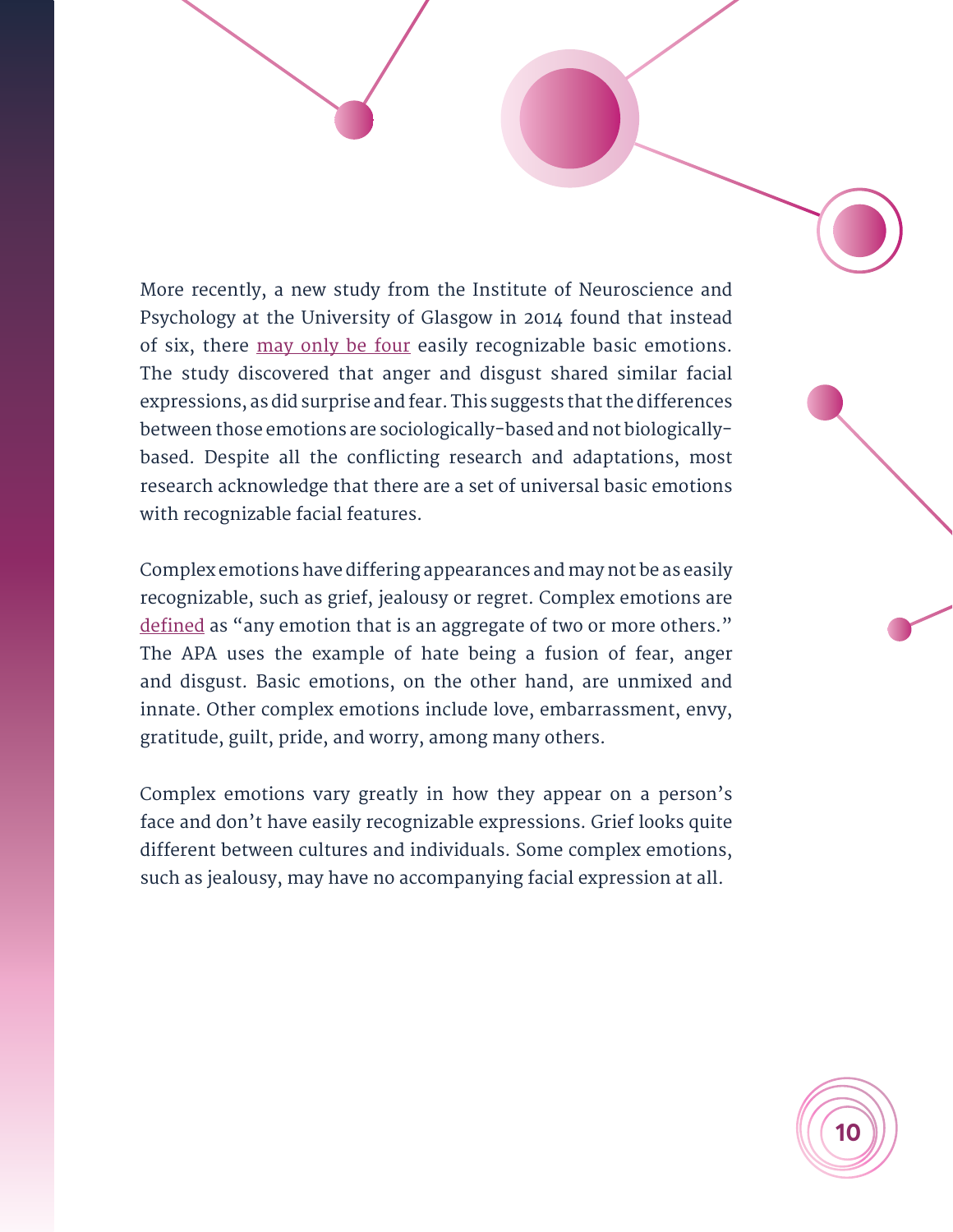## <span id="page-10-0"></span>**THEORIES OF EMOTION**

As we've explored, emotion is multifaceted and debatable. Thus, many theories of emotion exist. While some theories directly refute others, many build upon each other. Here are some common theories of emotional psychology that have helped shape the field and how humans view emotions.

#### James-Lange Theory

The James-Lange Theory of Emotion is one of the earliest emotion theories of modern psychology. Developed by William James and Carl Lange in the 19th century, the theory hypothesizes that physiological stimuli (arousal) causes the autonomic nervous system to react which in turn causes individuals to experience emotion. The reactions of the nervous system could include a fast heartbeat, tensed muscles, sweating and more. According to this theory, the physiological response comes before the emotional behavior. Over time, the James-Lange theory has been challenged, as well as expanded upon in other theories, suggesting that emotion is the mix of physiological and psychological response.

Event

**Arousal** 

Interpretation

**Emotion** 

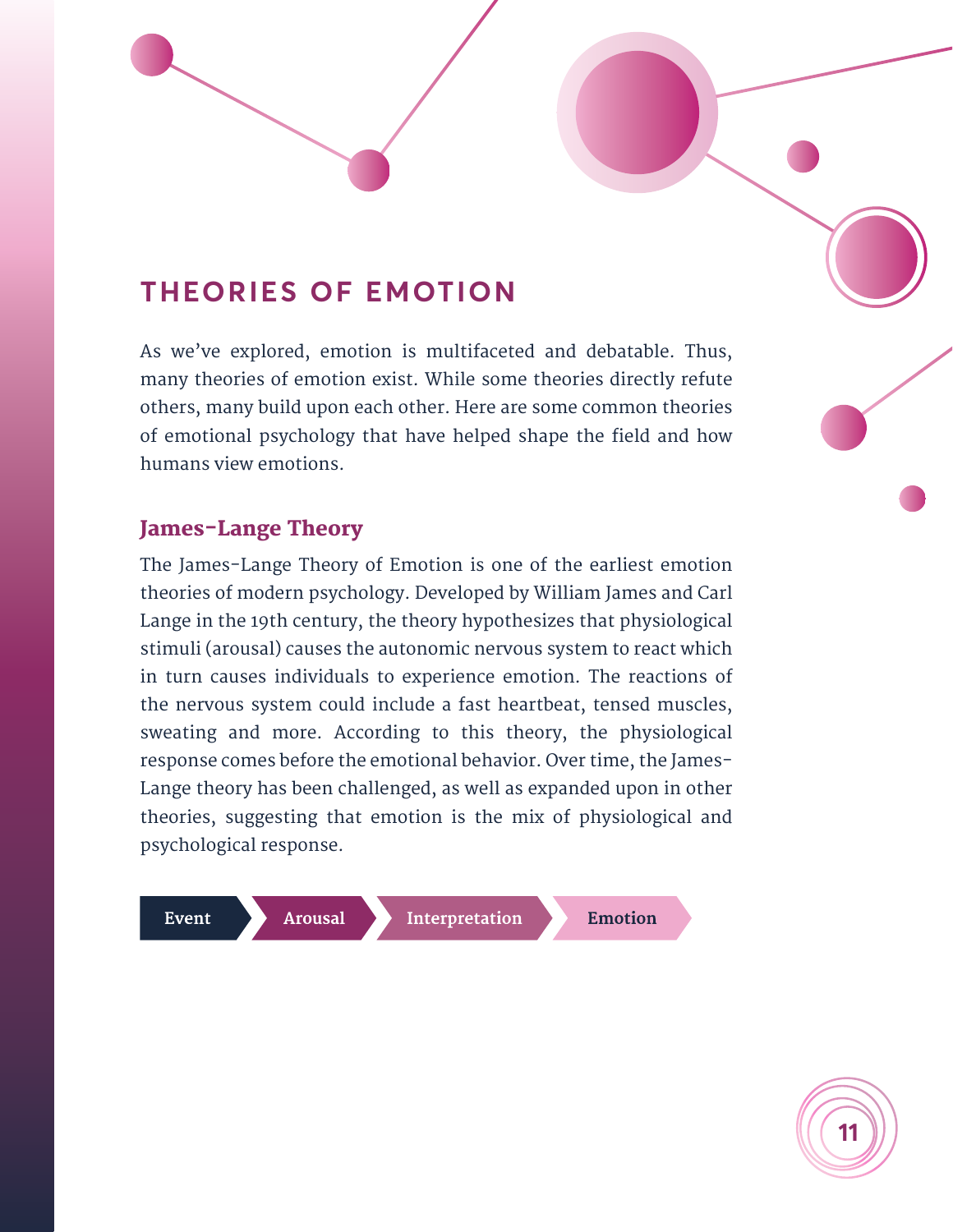#### <span id="page-11-0"></span>Facial-Feedback Theory

The Facial-Feedback Theory of Emotion suggests that facial expressions are crucial to experiencing emotion. This theory is connected to the work of Charles Darwin and William James that hypothesized that facial expressions impact emotion as opposed to their being a response to an emotion. This theory holds that emotions are directly tied to physical changes in the facial muscles. Thus, someone who forced himself to smile would be happier than someone who wore a frown.

#### Cannon-Bard Theory

Developed by Walter Cannon and Philip Bard in the 1920s, the Cannon-Bard Theory of Emotion was developed to refute the James-Lange theory. This theory posits that bodily changes and emotions occur simultaneously instead of one right after the other. This theory is backed by neurobiological science that says that the once a stimulating event is detected, the information is relayed to both the amygdala and the brain cortex at the same time. If this holds true, arousal and emotion are a simultaneous event.

Event

**Arousal and Emotion** 

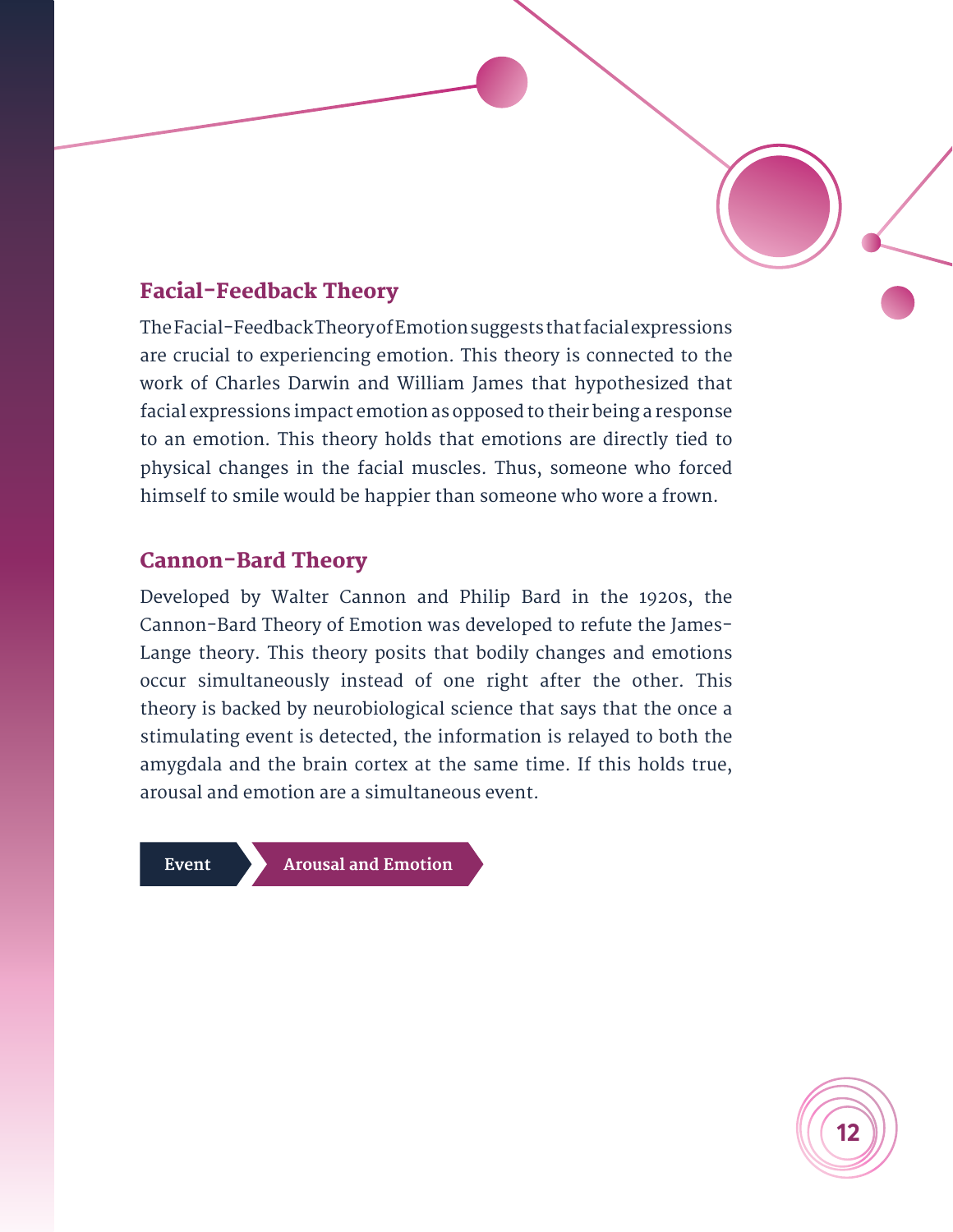#### <span id="page-12-0"></span>Schachter-Singer Theory

This theory, developed by Stanley Schachter and Jerome E. Singer, introduces the element of reasoning into the process of emotion. The theory hypothesizes that when we experience an event that causes physiological arousal, we try to find a reason for the arousal. Then, we experience the emotion.



#### Cognitive Appraisal Theory

Richard Lazarus pioneered this theory of emotion. According to the Cognitive Appraisal Theory, thinking must occur before experiencing emotion. Thus, a person would first experience a stimulus, think, and then simultaneously experience a physiological response and the emotion.



These are far from the only theories of emotion that exist, but they provide great examples of how the ideas about how emotion is generated differ from each other. What all theories of emotion have in common is the idea that an emotion is based off some sort of personally significant stimulus or experience, prompting a biological and psychological reaction.

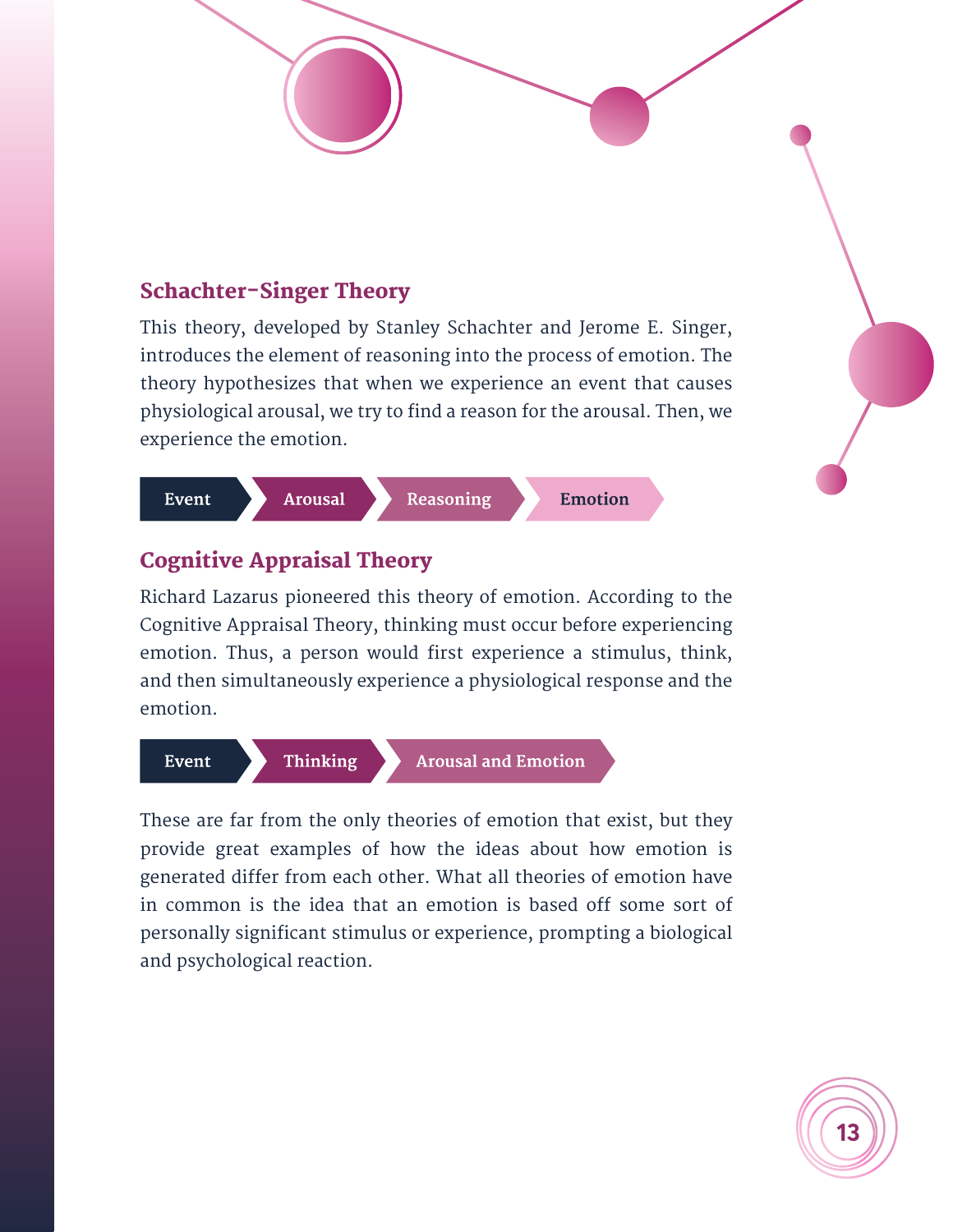### <span id="page-13-0"></span>**BENEFITS OF UNDERSTANDING EMOTIONS**

As discussed, emotions have helped humans evolve and survive. According to Ekman, who developed the wheel of emotion, "It would be very dangerous if we didn't have emotions. It would also be a very dull [life.](https://www.psychologytoday.com/us/blog/between-cultures/201801/the-benefits-emotional-awareness) Because, basically, our emotions drive us  $-$  excitement, pleasure, even anger." That is why it's important that we're able to understand emotions as they play such an important role in how we behave.

Ekman argues that emotions are fundamentally constructive. They are influenced by what is good for our species overall and what we learned during our upbringing. They guide our behavior in a way that should lead us to a positive outcome. However, emotions can become destructive if the emotions we've learned are the correct response no longer fit our situation, or if subconscious emotions cause reactions that we are unable to understand. Being in touch with your emotions and turning your understanding into action is called emotional awareness. Being able to do this with others as well is referred to as emotional intelligence.

Emotional intelligence is the ability to perceive, control and evaluate emotions. The term was first coined by researchers Peter Salovey and John D. Mayer and found popularity through Dan Goleman's 1996 book. They *[define it](https://www.ihhp.com/meaning-of-emotional-intelligence)* as the ability to recognize, understand and manage our own emotions as well as recognize, understand and influence those of others. The study of emotional intelligence has gained much popularity since the mid-1990s, with business professionals, relationship coaches and more using the term to encourage others

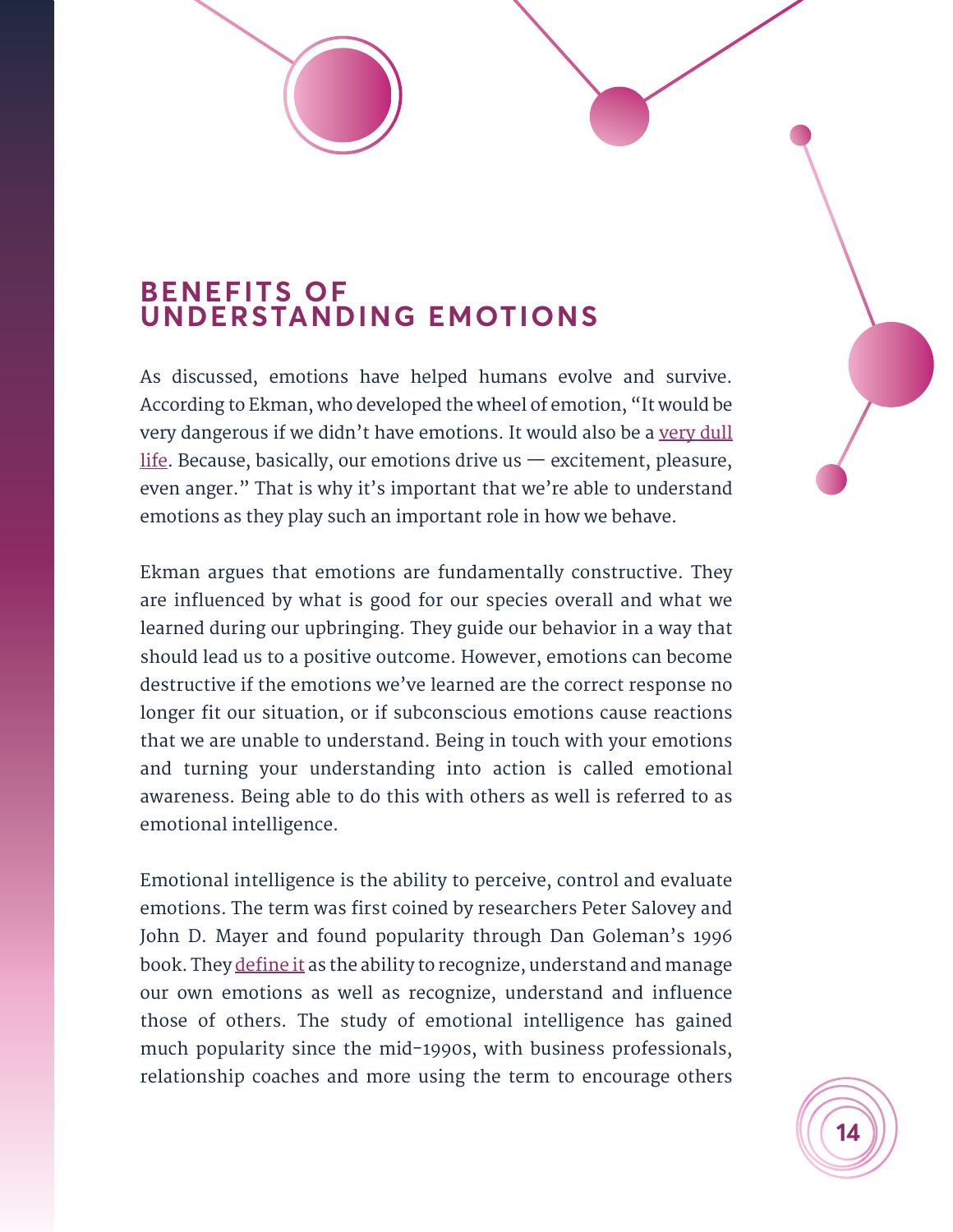to improve their lives. Many researchers believe that emotional intelligence can be improved over time, while some argue that it's a trait we're born with or without.

The components of emotional intelligence include:

- Appraising and expressing emotions in the self and others: Recognizing or expressing verbal or nonverbal cues about emotion
- Regulating emotion in the self and others: Managing emotions so that all parties are motivated towards a positive outcome.
- Using emotions in adaptive ways: Using emotion and the interpretation of emotions to result in positive outcomes.

Those who have emotional intelligence open themselves to positive and negative emotional experiences, identify the emotions and communicate those emotions appropriately. Emotionally intelligent people can use their understanding of their emotions and the emotions of others to move toward personal and social growth. Those with low emotional intelligence may unable to understand and control their emotions or those of others. This could leave others feeling badly when they don't understand their emotions, feelings, or expressions.

Clearly, there are personal and professional benefits to improving your emotional intelligence. In Forbes, Co-Chair of Nobel Peace prize-nominated campaign and New York Times best-selling author Chade-Meng Tan addressed the benefits of improving emotional intelligence. He pointed out that high emotional intelligence correlates with better work performance, makes people better leaders and creates the [conditions for personal happiness.](https://www.forbes.com/sites/quora/2016/05/25/the-personal-and-professional-benefits-of-improving-your-emotional-intelligence/#109efaad633e) He stated, "There

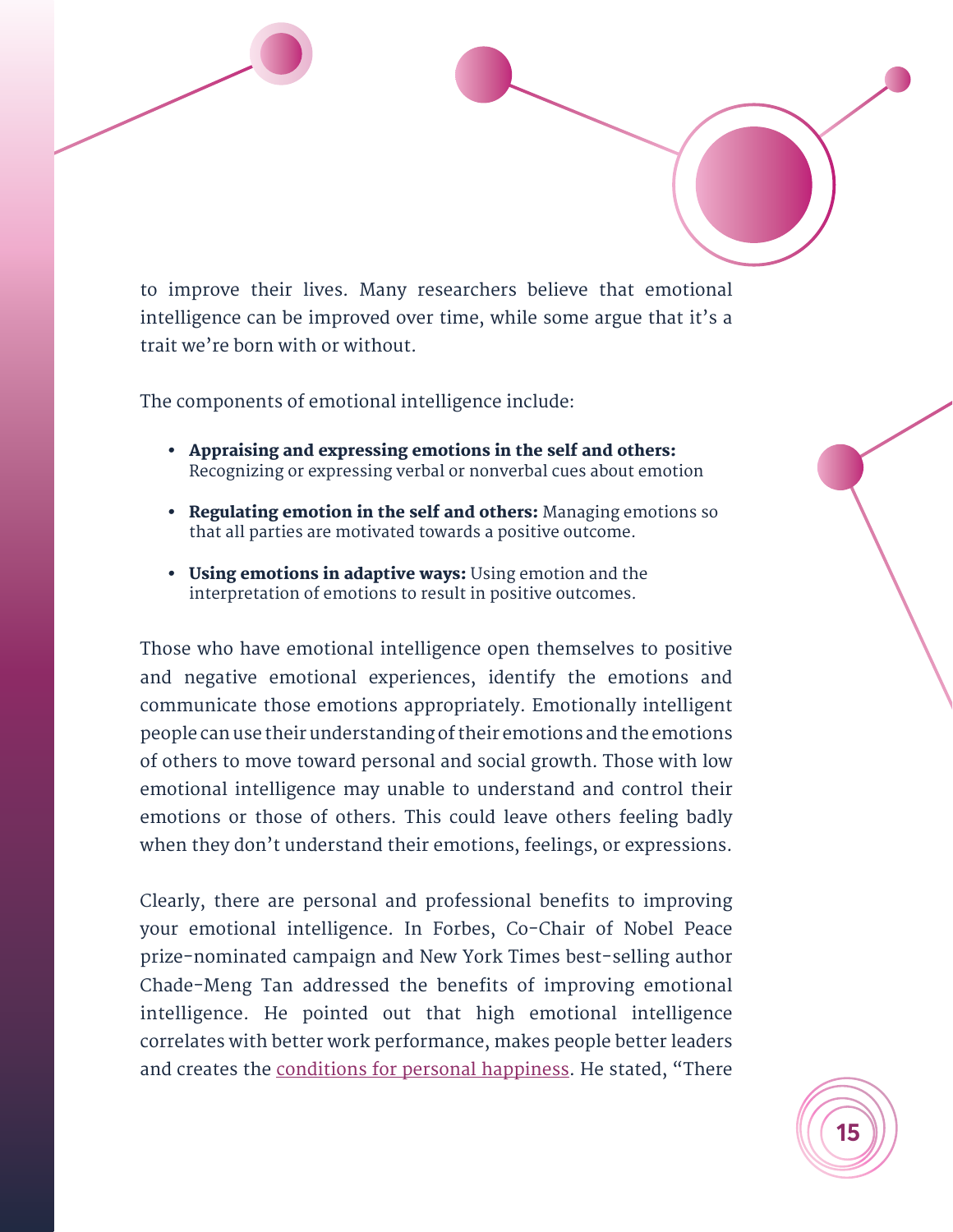are also compelling personal benefits, and the most basic of those occur in three categories: calmness and clarity of mind, resilience and more satisfying relationships."

Emotional intelligence plays a role in overall success much like traditional intelligence. In fact, some researchers argue that it plays a bigger role. In his 1995 book "Emotional Intelligence: Why It Can Matter More Than IQ," psychologist Daniel Goleman introduced the idea of an EQ. Much like an IQ, an EQ is a measurement for individuals' emotional intelligence aptitude. Goleman argues that EQ counts twice as much as IQ and technical skills combined when it comes to becoming successful.

Whether or not that is true is certainly debatable, but emotional intelligence has served humans well throughout our evolution and history. It played a role long before it was officially defined, and likely will for years to come.